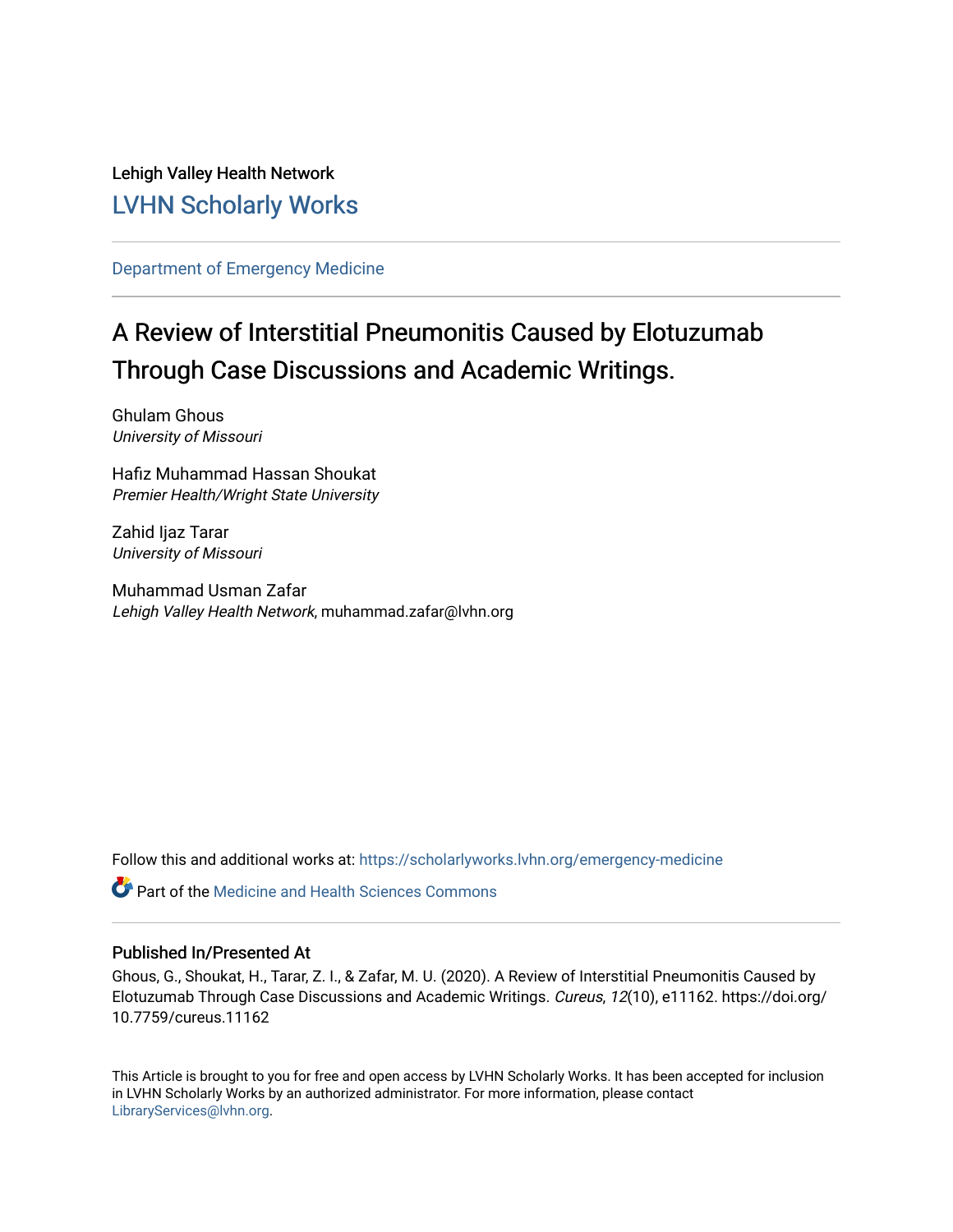## A Review of Interstitial Pneumonitis Caused by Elotuzumab Through Case Discussions and Academic Writings

Ghulam Ghous, Hafiz Muhammad Hassan Shoukat, [...], and Muhammad Usman Zafar

## Abstract

Patients with relapsed or refractory multiple myeloma have undergone two or three previous therapies are now being treated with a humanized IgG1 monoclonal antibody elotuzumab (HuLuc63) that targets F7 signalling lymphocytic activation molecule F7 (SLAMF7)- a signalling lymphocytic activation molecule. It is combined with dexamethasone and lenalidomide/pomalidomide for therapy. Adverse effects associated with elotuzumab consists of peripheral neuropathy, fever, constitutional symptoms (fatigue, headache, decreased appetite), and infections. A rare side effect of interstitial lung disease has only been observed in a single case. There are two case studies presented below of hypoxic respiratory failure upon this monoclonal antibody treatment both were successfully treated with steroid therapy. This article brings forth the hypothesis that elotuzumab can cause pneumonitis, and discontinuation of elotuzumab along with high-dose corticosteroids helps reverse the pneumonitis.

**Keywords:** interstitial pneumonitis, elotuzumab, multiple myeloma

## Introduction

Humanized IgG1 monoclonal antibody elotuzumab (HuLuc63) that targets signalling lymphocytic activation molecule F7 (SLAMF7) [[1](#page-5-0)[-3](#page-5-1)]. Multiple myeloma cell death is caused by it through direct activation of natural killer cells targeted at neoplastic plasma cells through Fc receptors (CD16), SLAMF7 pathway and by tagging them for recognition of ADCC (antibody-dependent cellular toxicity). With little to no expression of SLAMF7 protein in normal tissues, elotuzumab selectively kills multiple myeloma cells with minimal off-target effects [[4\]](#page-5-2). In November 2015, food and drug administration (FDA) approved the combination therapy of elotuzumab with lenalidomide and dexamethasone (Elo-Ld) based on ELOQUENT-2 trial on adult patients with one prior therapy [[5\]](#page-5-3). Elotuzumab combined with pomalidomide and dexamethasone (Elo-Pd) has been approved for use in multiple myeloma patients having received two previous therapies, including lenalidomide and PI (protease inhibitor) in 2018 after ELOQUENT-3 trial [\[6\]](#page-5-4). There are numerous side effects associated with elotuzumab combination therapy, including lymphopenia, fatigue, diarrhoea, pyrexia, constipation, cough, peripheral neuropathy and nasopharyngitis [[5](#page-5-3)]. Pulmonary toxicity associated with elotuzumab (combined with lenalidomide/pomalidomide and dexamethasone) was barely described in Phase 1-3 clinical trials [[5](#page-5-3)[-7](#page-5-5)]. Only one case report of elotuzumab induced interstitial lung disease exists [\[8\]](#page-5-6), with a few cases reports on lenalidomide and pomalidomide induced interstitial lung disease [\[9](#page-5-7)[-14\]](#page-5-8). This article covers two cases of acute hypoxic respiratory failure upon administration of elotuzumab, and both treated successfully with corticosteroids.

## Case presentation

#### Case 1

A 50-year-old male having a history of multiple myeloma (IgG kappa), on weekly elotuzumab infusion for last five weeks (last infusion four days before admission) along with lenalidomide and dexamethasone presented to emergency with four-day symptoms of shortness of breath, fatigue and malaise. He also reported dry cough. He denied having fever, chills, night sweats, chest pain, abdominal pain, nausea, vomiting, diarrhoea, urinary changes and lower extremity swelling. The patient was diagnosed with pulmonary embolism a month back. Compliance of the patient with therapeutic dose enoxaparin was documented. On initial evaluation, the patient was hypoxic requiring 2-3-litres oxygen, later increased to 15 litres high flow nasal cannula, and eventually stabilized on bilevel positive airway pressure (BiPAP). On physical examination, he had a temperature of 101.3 F, and faint crackles (heard bilaterally at bases) on chest examination. Cardiovascular, gastrointestinal, and neurological examinations were normal.

Laboratory tests revealed thrombocytopenia (platelets (PLT) 16 x 109/L) and anaemia (Hb 7.8 g/dl) consistent with initial baseline values, acute kidney injury (creatinine 1.28 mg/dl), mild pro-BNP elevation (394 pg/ml) with insignificant electrocardiogram abnormality. Viral respiratory pathogens polymerase chain reaction (PCR), COVID-19 PCR, legionella, and streptococcal urine antigens were negative. CT Chest with pulmonary embolism protocol demonstrated the decreased size of previously seen filling defect within right lower lobe segmental artery but new bilateral diffuse ground-glass opacities (Figure [1](https://www.ncbi.nlm.nih.gov/pmc/articles/PMC7686952/figure/FIG1/?report=objectonly)). Elotuzumab induced pneumonitis, sepsis, pulmonary edema, and multifocal pneumonia were taken as a differential diagnosis. The patient was admitted, blood and urine cultures were sent and started on vancomycin along with meropenem. Normal systolic function (ejection fraction 50%), normal wall motion with no right to left shunt were observed on echocardiogram with bubble study. Continued administration of antibiotics with an observation period of one to two days was suggested by the haematologist along with administration of corticosteroids for possible elotuzumab induced pneumonitis if the patient did not improve under the antibiotics.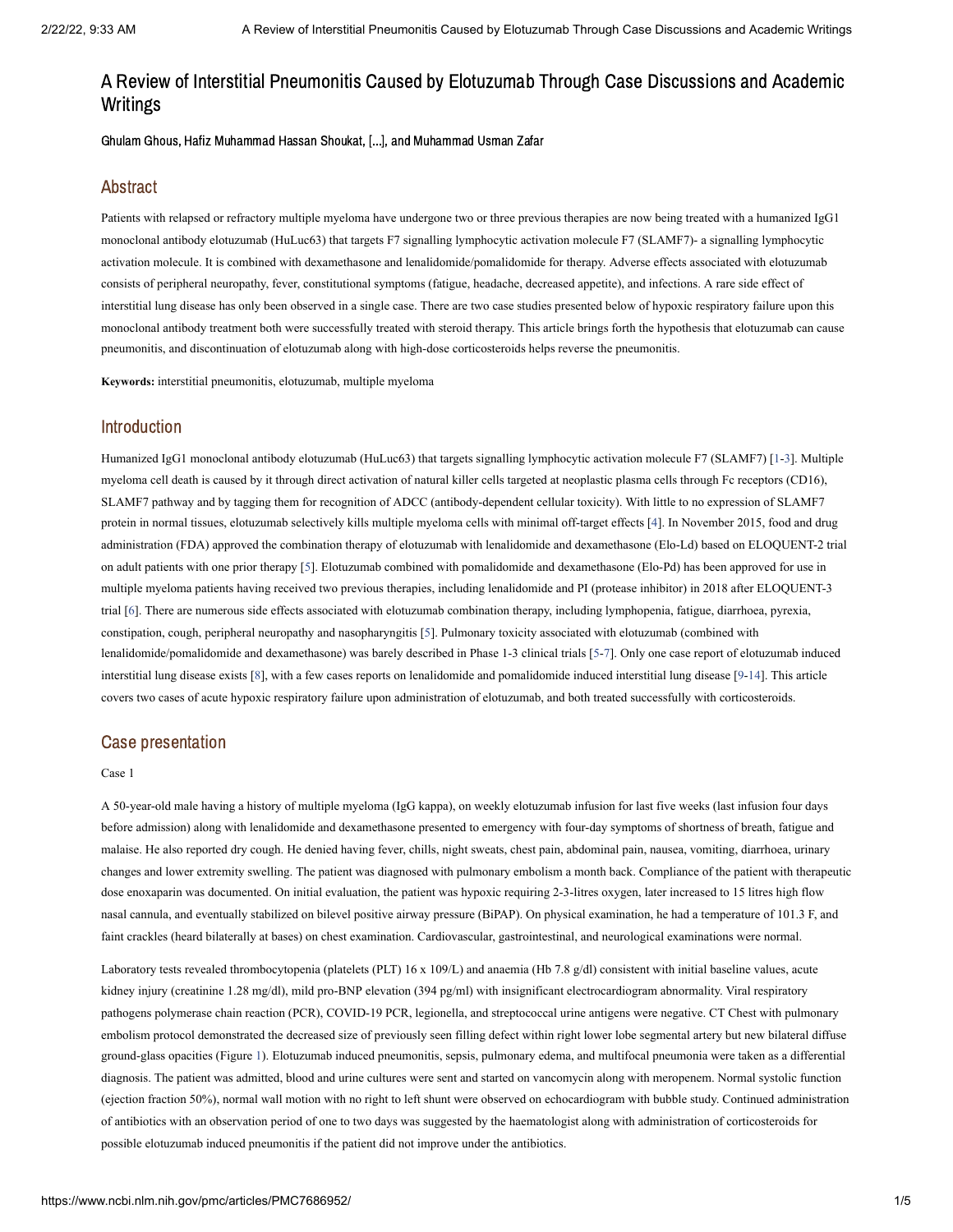

[Figure](https://www.ncbi.nlm.nih.gov/pmc/articles/PMC7686952/figure/FIG1/?report=objectonly) 1

**Axial contrast-enhanced CT chest (lung window) showing bilateral diffuse ground-glass opacities.**

The patient continued to have shortness of breath requiring 10-15-litres oxygen on high flow nasal cannula and intermittent BIPAP over the next 24 hours. He was started on methylprednisolone (125 mg) every six hours after consultation with the haematologist. This brought down the oxygen requirement to 6 litres/min the next day, but the malaise persisted. Antibiotics were stopped since the urine and blood cultures were negative. Significant improvement was observed on the fourth day of intravenous methylprednisolone as the patient ambulated comfortably. He was not requiring any oxygen, was ambulating without difficulty. The patient was discharged with a prescription of prednisone (40 mg) daily with prolonged taper: 40 mg daily for the first two weeks, 10 mg weekly for next three weeks. Marked improvement of the bilateral opacities was observed after three weeks on chest x-ray (Figure [2\)](https://www.ncbi.nlm.nih.gov/pmc/articles/PMC7686952/figure/FIG2/?report=objectonly). After an additional three weeks, CT chest was ordered, but patient decided to discontinue chemotherapy due to adverse effects, low functional status and opted for hospice care.



(A) Chest x-ray shows diffuse bilateral interstitial and peripheral opacities. (B) Improved bilateral patchy and hazy airspace opacities.

#### Case 2

A 73-year-old female was admitted with the symptoms of malaise, cough, and shortness of breath on exertion. Past medical history revealed multiple myeloma (stage III light lambda light chain) on weekly elotuzumab for the last nine weeks (last infusion five days ago). Patient endorsed diffuse weakness, chills and sweats for the past couple of days and a 1-day history of cough with progressively worsening shortness of breath. She was uncertain about fever: denied headache, chest pain, abdominal pain, diarrhoea, dysuria. On presentation to the emergency department, the patient was tachycardic and febrile, temperature 101.4 F. Patient was hypoxic and tachypneic while in the emergency department and required 5-liters oxygen by nasal cannula. On examination, she was arousable though lethargic with left-sided chest crackles.

Comprehensive metabolic panel and blood tests revealed mild hypokalemia, chronic anaemia, mild acute kidney injury, and lactic acid (0.8). Unremarkable electrocardiogram and negative troponins were documented (pro b-type natriuretic peptide (pro-BNP) 108 pg/ml). Mild interstitial pulmonary edema was observed on chest x-ray. She tested negative for COVID-19. Venous blood gases displayed a pH of 7.3, PCO2 of 41, and PO2 of 39. Blood cultures were sent to the laboratory for evaluation. The patient was admitted to the hospital with the administration of 1.5 L saline bolus and started on vancomycin and piperacillin/tazobactam. Elotuzumab induced pneumonitis, sepsis, pulmonary edema, and pneumonia were considered under differential diagnosis. Corticosteroid administration was recommended by the haematologist if the patient did not improve under the antibiotics during the observation period of one to two days. CT pulmonary angiogram was negative for pulmonary embolism but showed patchy multifocal, right greater than left ground-glass and reticular airspace opacities (Figure [3](https://www.ncbi.nlm.nih.gov/pmc/articles/PMC7686952/figure/FIG3/?report=objectonly)). Normal systolic function (ejection fraction 65%) and unremarkable regional wall motion were observed on echocardiogram. Respiratory viral pathogen panel by PCR, urine legionella and streptococcus pneumonia antigen were negative.



#### [Figure](https://www.ncbi.nlm.nih.gov/pmc/articles/PMC7686952/figure/FIG3/?report=objectonly) 3

(A) Contrast-enhanced CT chest axial section (lung window) demonstrating patchy bilateral, right greater than left reticular and ground**glass airspace opacities, and (B) similar bilateral ground-glass opacities (coronal view)**

Patient continued to be tachycardiac and tachypneic, requiring oxygen for the next 72 hours while on antibiotics. Blood cultures, sputum cultures and urine cultures were negative. The patient was started on Prednisone 1mg/kg daily on the fourth day of admission, and the antibiotics were stopped. She was down to 2 litres/min oxygen the next day, and the dyspnea improved. On the third day, marked improvement in the cough was observed as ambulation came close to normal. For the next five days, the patient was continued on prednisone (70 mg) and then discharged with prednisone (60 mg) to wean by 10 mg every five days. CT chest was ordered after completion of steroids, but patient decided to discontinue chemotherapy due to adverse effects and opted for hospice care. Her breathing status remained normal for the next four weeks during follow-ups.

## **Discussion**

Elotuzumab is the first and only immune-stimulatory monoclonal antibody indicated for the combination treatment of patients with multiple myeloma. Mechanism of actions involves targeting SLAMF7. SLAMF7 expression is highest on plasma cells (malignant and normal), natural killer cells, and a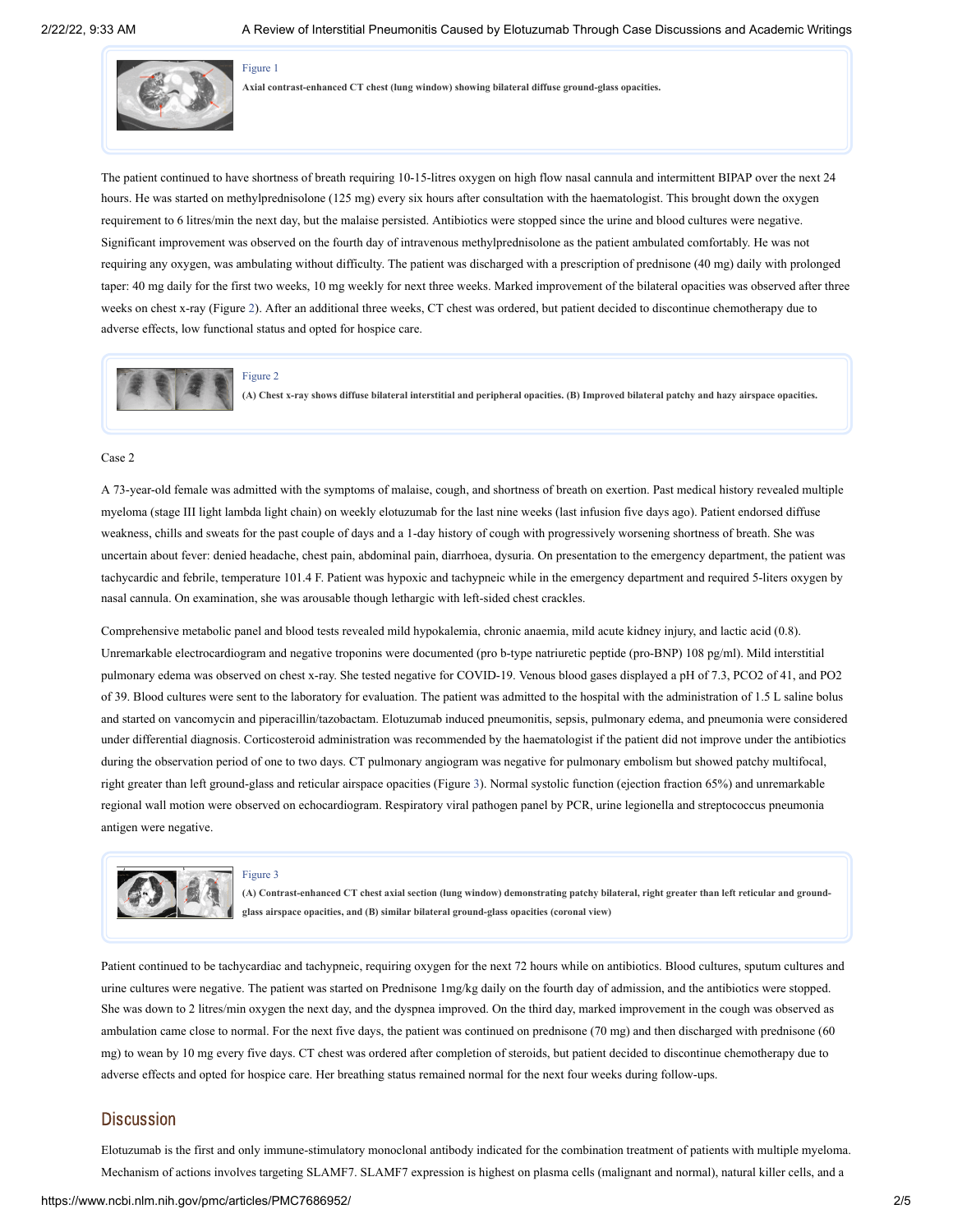#### 2/22/22, 9:33 AM A Review of Interstitial Pneumonitis Caused by Elotuzumab Through Case Discussions and Academic Writings

subgroup of other immune cells, with no expression on other normal tissue [\[15](#page-5-9)]. Elotuzumab has a dual mechanism of actions; it directly activates the immune system, especially natural killer cells by binding to SLAMF7 on their surface. Elotuzumab also targets SLAMF7 on myeloma cells, which tags these myeloma cells for recognition by natural killer cells. Activated natural killer cells recognize myeloma cells that have been tagged by elotuzumab, and cell death occurs by antibody-dependent cellular toxicity (Figure [4\)](https://www.ncbi.nlm.nih.gov/pmc/articles/PMC7686952/figure/FIG4/?report=objectonly).



[Figure](https://www.ncbi.nlm.nih.gov/pmc/articles/PMC7686952/figure/FIG4/?report=objectonly) 4

Elotuzumab has dual mechanism of action. (A) Direct activation: elotuzumab binds to SLAMF7 on natural killer cells and activates them. (B) Tagging for recognition: elotuzumab also binds to SLAMF7 on myeloma cells, which tags these myeloma cells for recognition ...

According to ELOQUENT-2 trial (randomized phase 3 trial evaluating efficacy and safety of elotuzumab in combination with lenalidomide and dexamethasone, as compared with lenalidomide and dexamethasone alone), most common hematological adverse effect with elotuzumab combination therapy was lymphocytopenia [[5](#page-5-3)]. Common non-hematological adverse events were fatigue, diarrhea, cough, peripheral neuropathy, and nasopharyngitis [\(Table](https://www.ncbi.nlm.nih.gov/pmc/articles/PMC7686952/table/TAB1/?report=objectonly) 1). Serious adverse reactions were pneumonia, respiratory tract infections and pyrexia [\(Table](https://www.ncbi.nlm.nih.gov/pmc/articles/PMC7686952/table/TAB2/?report=objectonly) 2).



#### [Table](https://www.ncbi.nlm.nih.gov/pmc/articles/PMC7686952/table/TAB1/?report=objectonly) 1

**Common side effects of E-Ld Arm compared to Ld arm in ELOQUENT-2 trial**

| Table 2                                                       |            |      |  |
|---------------------------------------------------------------|------------|------|--|
| Serious side effects of E-Ld Arm compared to Ld arm in ELO    |            |      |  |
|                                                               |            |      |  |
| E-Ld (elongumab, lenal)domide and desamethasone): LD (lenal): |            |      |  |
|                                                               |            |      |  |
|                                                               |            |      |  |
| Serious adverse effects.                                      | EddAm LdAm |      |  |
| Preumonia                                                     | 15%        | 11%  |  |
| Perents                                                       | $\sim$     | 5%   |  |
| Respiratory tract infection 3.1%                              |            | 1.3% |  |

#### [Table](https://www.ncbi.nlm.nih.gov/pmc/articles/PMC7686952/table/TAB2/?report=objectonly) 2

#### **Serious side effects of E-Ld Arm compared to Ld arm in ELOQUENT-2 trial**

In ELOTUENT-3 trial (randomized trial assessing the efficacy of elotuzumab plus pomalidomide and dexamethasone as compared with pomalidomide and dexamethasone alone in patients with refractory or relapsed and refractory multiple myeloma who had previously received treatment with lenalidomide and a proteasome inhibitor), most common adverse effects were constipation (22% vs 11%) and hyperglycemia (20% vs 15%) in E-Pd (elotuzumab, pomalidomide, dexamethasone) vs Pd (pomalidomide, dexamethasone) arm respectively [\[6](#page-5-4)]. Serious adverse reactions were pneumonia and respiratory tract infections [\(Table](https://www.ncbi.nlm.nih.gov/pmc/articles/PMC7686952/table/TAB3/?report=objectonly) 3).

| Table 3                                                                                                          |                  |     |  |
|------------------------------------------------------------------------------------------------------------------|------------------|-----|--|
| Serious side effects of E-Pd Arm compared to Pd arm in ELO                                                       |                  |     |  |
| E-Pd (elotuzumab, pomalidomide, dexamethasone): Pd (pomalido                                                     |                  |     |  |
| trial, phase 3 randomized trial evaluating elotuzumab in combinat<br>compared to pomalidomide and dexamethasone. |                  |     |  |
| Savious: advance effects                                                                                         | E.M.Lon. Pd.Lon. |     |  |
| Persenceia                                                                                                       | 13%              | 11% |  |

#### [Table](https://www.ncbi.nlm.nih.gov/pmc/articles/PMC7686952/table/TAB3/?report=objectonly) 3

#### **Serious side effects of E-Pd Arm compared to Pd arm in ELOQUENT-3 trial**

As described above, there is an increased risk of respiratory tract infections, including pneumonia with elotuzumab combination treatment. Therefore, exclusion of infection is vital in patients receiving elotuzumab combination therapy and presenting with shortness of breath. Both of our patients presented with fatigue, malaise and shortness of breath. Bilateral pulmonary infiltration was experienced by both patients (five weeks and nine weeks respectively) upon administration of elotuzumab. Both patients demonstrated the appearance of diffuse ground glass and reticular airspace (nonspecific but suggestive of drug-induced interstitial pneumonitis) as they developed acute hypoxic respiratory failure. Initially, both patients were started on broad-spectrum antibiotics and blood cultures sent. Respiratory viral pathogen panel by PCR, urine legionella and streptococcus pneumonia antigen were negative. There was no improvement in respiratory status over the next 72 hours while on antibiotics, blood cultures, sputum cultures, and urine cultures were negative. After ruling out infection, we started steroids, and both patients improved rapidly. Bronchoscopy was considered but not done as patients improved significantly while on steroids.

It is also difficult to identify the responsible drug for interstitial lung disease when a patient is receiving combination therapy with elotuzumab, lenalidomide/pomalidomide and dexamethasone. There is ~3.4% incidence of lenalidomide induced ILD at two to eight months [[9,](#page-5-7) [11\]](#page-5-10). The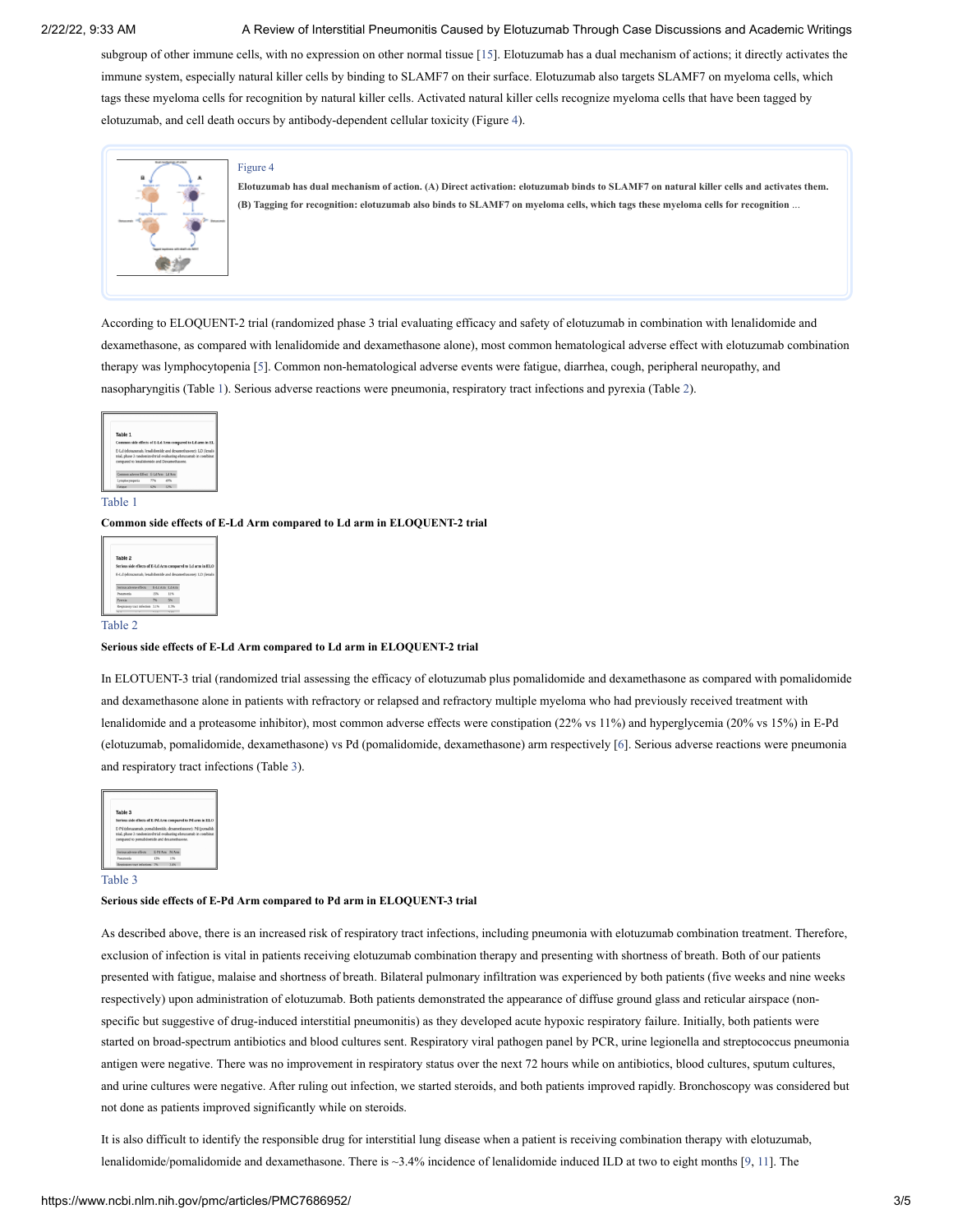#### 2/22/22, 9:33 AM A Review of Interstitial Pneumonitis Caused by Elotuzumab Through Case Discussions and Academic Writings

histological and radiological patterns vary, including organizing/hypersensitivity/(non-specific) interstitial pneumonitis, acute respiratory distress syndrome, and diffuse alveolar haemorrhage. Four prior acute lung toxicity reports exist related to pomalidomide [[12](#page-5-11)[-14](#page-5-8)]. It usually takes 8 - 120 days from initiation of treatment to onset of symptoms. Symptoms of immunomodulatory drugs lung toxicity include cough, dyspnea, fever, and hypoxia; ground-glass opacities being the most common radiological findings [\[12\]](#page-5-11). Significant take-away from the first case is that despite his long history of treatment with lenalidomide, interstitial pneumonitis developed acutely after elotuzumab was added to the combined therapy. In the second case presented the patient was receiving weekly elotuzumab with pomalidomide 4 mg daily (day 0-21) but stopped taking pomalidomide after 14 days due to fatigue, weakness, loss of appetite and failure to thrive. There were no respiratory symptoms during pomalidomide treatment and immediately after stopping it. It was after nine weeks of weekly administration of elotuzumab that the patient developed acute hypoxic respiratory failure, and we believe her respiratory failure was secondary to elotuzumab and not pomalidomide.

Tanaka et al. suggest that the mechanism by which elotuzumab induces lung injury (mostly unknown) might be linked to TNF- α secretion, as other studies have revealed monoclonal antibodies (e.g., Rituximab) associated ILD is related to TNF-α secretion [[8,](#page-5-6) [16\]](#page-5-12). Elotuzumab has been demonstrated to induce TNF- α secretion in vitro [\[17](#page-5-13)]. It has also shown a synergistic effect in enhancing TNF- α when combined with lenalidomide. Therefore, interstitial lung disease may develop not only due to enhanced secretion of TNF-α by elotuzumab but also because of the synergistic effect of combining elotuzumab with lenalidomide.

## **Conclusions**

The administration of elotuzumab can cause interstitial pneumonitis. Presentation is quite similar to an infection; differentiation upon radiology is not conclusive and need full infectious workup. Elotuzumab induced interstitial pneumonitis ought to be in the differential diagnosis in patients on elotuzumab combination therapy and presenting with respiratory distress and hypoxic respiratory failure. Treatment with high dose steroids can be useful and should be started early after ruling out an infection.

## **Notes**

The content published in Cureus is the result of clinical experience and/or research by independent individuals or organizations. Cureus is not responsible for the scientific accuracy or reliability of data or conclusions published herein. All content published within Cureus is intended only for educational, research and reference purposes. Additionally, articles published within Cureus should not be deemed a suitable substitute for the advice of a qualified health care professional. Do not disregard or avoid professional medical advice due to content published within Cureus.

The authors have declared that no competing interests exist.

## Human Ethics

Consent was obtained by all participants in this study

## Article information

Cureus. 2020 Oct; 12(10): e11162. Published online 2020 Oct 25. doi: [10.7759/cureus.11162](https://dx.doi.org/10.7759%2Fcureus.11162)

PMCID: PMC7686952 PMID: [33251069](https://www.ncbi.nlm.nih.gov/pubmed/33251069) Monitoring Editor: Alexander Muacevic and John R Adler

[Ghulam](https://www.ncbi.nlm.nih.gov/pubmed/?term=Ghous%20G%5BAuthor%5D&cauthor=true&cauthor_uid=33251069) Ghous  $^{\boxtimes 1}$  Hafiz [Muhammad](https://www.ncbi.nlm.nih.gov/pubmed/?term=Zafar%20MU%5BAuthor%5D&cauthor=true&cauthor_uid=33251069) Hassan Shoukat  $^2$  [Zahid](https://www.ncbi.nlm.nih.gov/pubmed/?term=Tarar%20ZI%5BAuthor%5D&cauthor=true&cauthor_uid=33251069) liaz Tarar. $^1$  and Muhammad Usman Zafar $^3$ 

 $^{\rm 1}$  Internal Medicine, University of Missouri, Columbia, USA

<sup>2</sup> Internal Medicine, Premier Health/Wright State University, Dayton, USA

 $^3$  Hospital Medicine, Lehigh Valley Health Network, Allentown, USA

**M**Corresponding author.

Ghulam Ghous [ghulam.ghous77@yahoo.com](mailto:dev@null)

Accepted 2020 Oct 25.

[Copyright](https://www.ncbi.nlm.nih.gov/pmc/about/copyright/) © 2020, Ghous et al.

This is an open access article distributed under the terms of the Creative Commons Attribution License, which permits unrestricted use, distribution, and reproduction in any medium, provided the original author and source are credited.